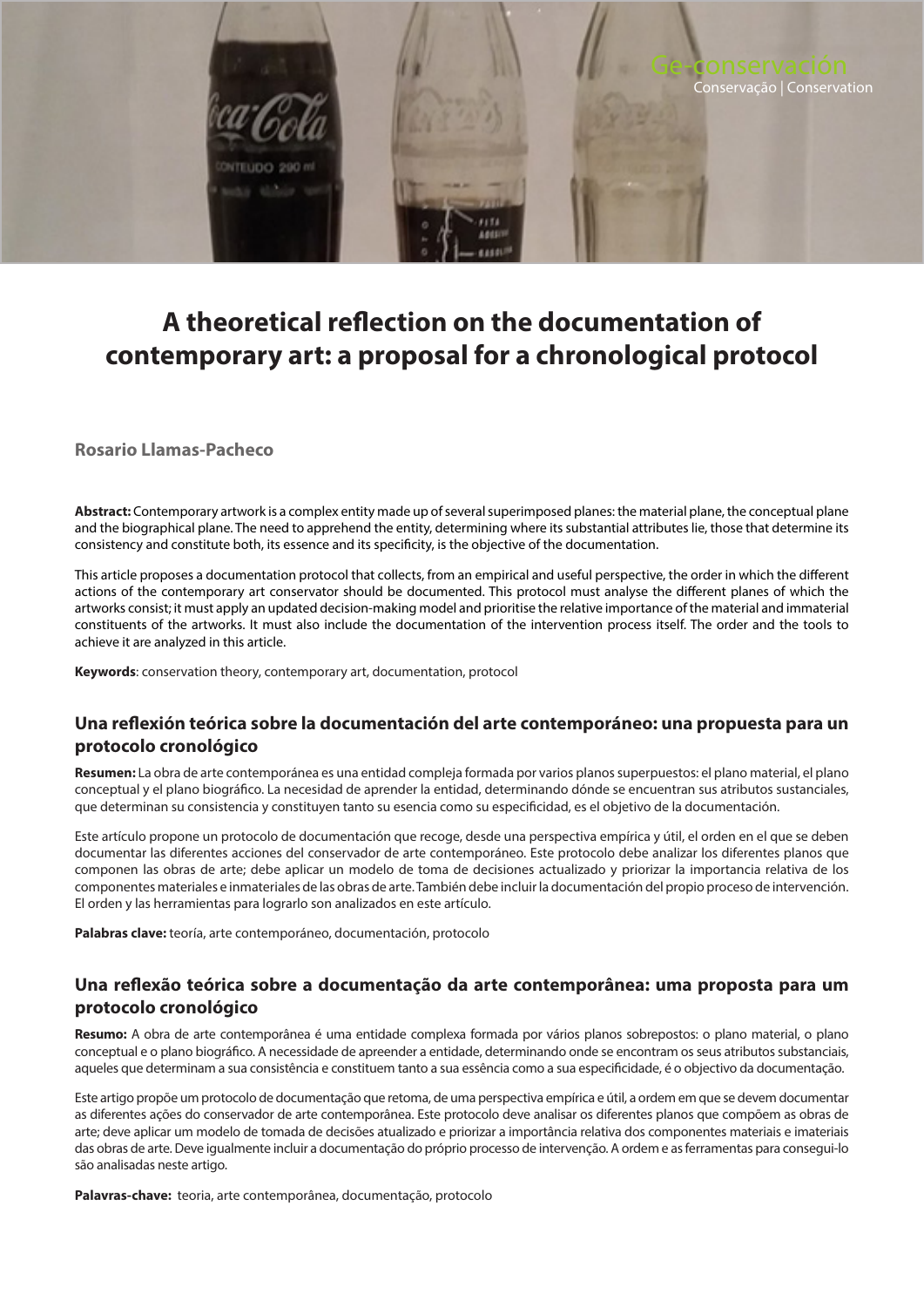# **Introduction**

The constant experimentation and research of contemporary artists has resulted in the emergence of complex works in relation to their ontological nature. These new artistic typologies have placed the conservatorrestorer before the problem of the passage of time and its effect on matter, but also, before the problem of its effect on the consistency of the artworks.

If the consistency of the work is the sum of its essential and accidental properties, that is to say, its essence, in a phenomenological sense (Ferrater Morab1975), the documentation of it, with the intention of transmitting it to the future, must take into account the knowledge of these properties and their hierarchization.

In the field of conservation and restoration of contemporary art it is common to find the need to replace artistic elements due to technological obsolescence, loss, degradation or reinstallation. In other words, it is common to be faced with the possibility of change (Van Saaze 2013).

In addition, we find the intermittent materialization of the artworks, as in the case of the installations; or even, the irremediable death of the artwork before the impossibility of bringing the entity to the experimentation, as a consequence of the loss of its essential constituents (Llamas 2020: 6-7).

The fact that for contemporary art, matter is the bearer of meanings implies that the transformation of it, voluntary or involuntary, can affect essential issues.

In relation to the possibility of reaching absolute Truth and knowledge of the entity, there are opposing positions. In any case, the conservator must transmit the artwork to the future, and must do so after having aprehended it, trying to eliminate as much as possible any hint of subjectivity, again, if this is possible; in any case, the bequeath process of documentation contributes to this.

Existence is the ontological category that gives rise to the perceptions we obtain from the entity. On the other hand, the experiences that we obtain from these perceptions, analyzed rationally, constitute the knowledge of it. Documentation serves to describe these perceptions and experiences as precisely as possible, so that the future experimentations of the entity are as faithful as possible to the Truth.

In the case of contemporary art, the passage of time becomes a fundamental risk factor. And this is not only due to the effect of the usual agents of degradation, but also due to the possibility of forgetting and the consequent transformation of the consistency of the artwork.

On the other hand, the accidental properties (Locke 2002), those that refer to minor attributes, must also be known, since in view of the possible discrepancies that could exist in the decision-making processes, they could be sacrificed. The passage of time influences the loss of information, also in the decontextualization of the artworks, and as result, in difficulties in reinstaling them. Documenting to bequeath consists in gathering in an individualized way which are the qualities that define the entity. For that, is necessary collecting what are its substantial attributes, identifying the artwork, but at the same time, classifying it according to its ontological nature.

The nature and status that the various types of documentation generated in these processes will acquire are varied. Studying the condition that the documentation obtained acquires, is part of the necessary theorization. Sometimes the documentation of the artistic act itself may become the work of art and be exhibited in museums; in other cases, the documentation may simply be the graphic testimony of what the work was; or even, in some cases, the documentation may be forbidden by the artist (Van Saaze 2014).

According to our experience, in order to document, it is necessary to establish a sequential methodological process, a process that can be implemented by the conservator-restorer with the intention of transmitting the consistency of the artwork, that is, with the intention of preserving what makes the entity what it is.

This process consists of several successive moments that will help the interpretation of the work of art and the apprehension of the various values that substantiate it.

From an empirical point of view, the documentation must include the intervention processes themselves once these have been carried out, it must include the decision-making processes and it must specify the specific actions to be carried out in relation to preventive conservation.

One of the objectives of this study is to propose the monitoring of a sequential protocol of action for the documentation of contemporary artworks, a protocol based on the practical experience and knowledge of conservator-restorers. This conceptual and methodological tool can be used to collect all the information that helps to understand the entity, that is: the study of the material plane; the study of the conceptual plane; the study of the biographical plane; the study of the condition of the artwork; the study of the possible discrepancies that could arise between the condition of the current matter and its ideal pristine state, in relation to the significance; the in-depth study of the factors that intervene in the decision making for the determination of the intervention process (application of a decision making model); the documentation of the intervention process itself, or of the proposal of a strategy for configuration (according to the application of the decision-making model updated in 2019); and finally, the approach of the individualized preventive conservation actions, as well as the verification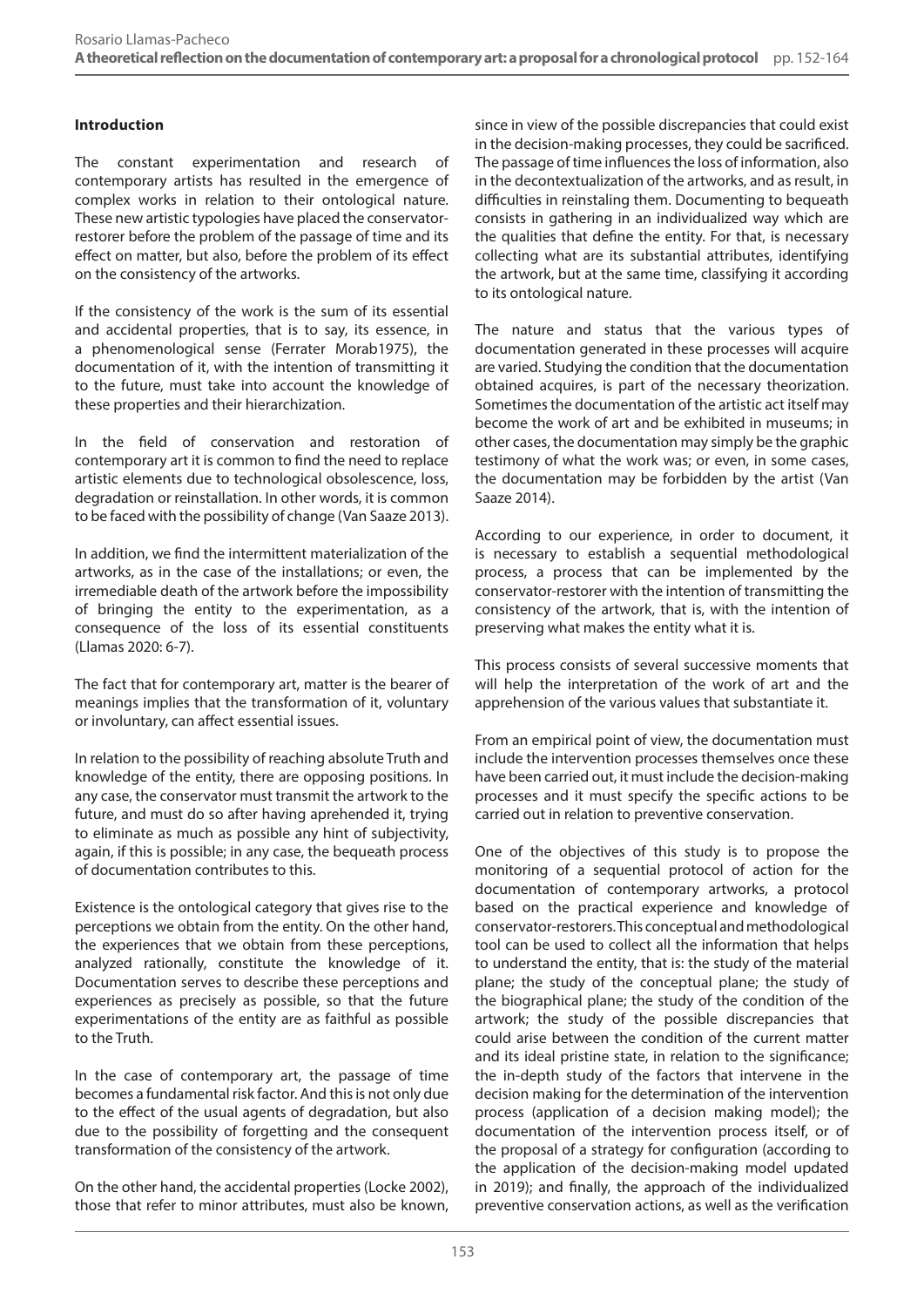

of the effectiveness of the proposals. The order indicated is essential for the adequate construction of the knowledge of the artwork.

This protocol of action can be applied to any type of artwork, whatever its ontological nature, because when each artwork is analysed in this way, we believe that a good understanding of it can be achieved. The perspective from which the actions for the documentation in the proposed protocol follow each other, is that of the conservatorrestorer, since the conservator must apply an intervention treatment and have documented his action once it has been finished.

In the area of documentation of contemporary art technical sheets, at first, were based on the study of traditional artworks. Little by little, initiatives have appeared that have attempted to gather together the needs of contemporary art, including the participation of the artist in the process of documentation or the adaptation to the art of the new media: (DOCAM; VARIABLE MEDIA NETWORK; 40YEARSVIDEOART. DE-PART 1; INSIDE INSTALLATIONS; ICOM-CIDOC, INCCA, or MATTERS IN MEDIA ART), among others.

This concern for transmitting the authentic work, without loss of information, nor changes or alterations due to lack of understanding, led to the development of projects for the design of new documentation models (Heyndenreich 2011: 155-171).

Generally, these more current models require the joint and collaborative work of various types of conservation and restoration professionals, such as engineering and information technology, art history, chemistry, etc. As Wharton (2015: 180-191) notes, "the resulting archives contain information on production methods, materials, past events, artists' concerns...".

However, we believe that we can make a contribution to the need to have the conceptual aspects of the artworks well collected, on which subsequent actions should be based. Studies aimed at studying the problems of documenting contemporary art in greater depth must focus on establishing an appropriate methodology of action that will lead to decisions being taken and that will be useful empirically for the conservator himself.

Thus, our study, from a methodological point of view, reviews some important theoretical concepts, such as consistency, existence, ontological status or essence. The research makes a comparison between the two decisionmaking models developed at INCCA and NACCA and examines how the neutral description of the artwork is possible and can, if done at an early stage, help the conservator-restorer in the process of interpretation. After studying the role of social representations in obtaining information, it analyses the different planes that constitute the work of art and the different paradigms in which it can be placed, determining that it is essential to situate the

work in one of them in order to reach an understanding of it. Finally, it proposes a documentation protocol that chronologically helps the conservator-restorer to construct knowledge and record his actions.

## **Comparison of two decision-making models (1999- 2019). The need to describe case by case**

The decision-making model designed by the Foundation for the Conservation of Modern Art in 1999 and by the Netherlands Institute for Cultural Heritage was an important step in documenting contemporary artworks. One of the important aspects that it established was the need to study each work to be intervened on a case-bycase basis. In the application of this model, the figure of the artist plays a fundamental role.

Recently, in the context of the NACCA project (New Approches in the Conservation of Contemporary Art, 2016-2019) there has been a review and update of that decision-making model.

One of the new features of this review is the inclusion of a preliminary step in which the study of the current situation of the artwork is addressed. This is followed by an analysis of possible conflicts that may have been established between the current condition of the matter and its pristine ideal condition (Heydenreich, Fischer, Giebeler, & Sartorius 2019). This review focuses on the evolving nature of the artworks and considers, in addition to the options for intervention, the options for presentation of the artworks.

We would like to point out that throughout our study the concept of pristine, which will be used on several occasions, will be related to one of the four possible authentic states mentioned by Muñoz Viñas (2003: 84-86): the state that the object had when it was produced, according to Riegl's theory (1858-1905), or the closed originary state pointed out by González Varas (2008:40).

More than analyzing the significance of matter, which was a section of the previous model, we would analyze what would be its desired optimal condition, in relation to the Truth of the entity. In the case of discrepancies between both, intervention options or presentation strategies would be considered, we could point out, taking into account the paradigm where the artwork is located.

Finally, according to the new model, it is necessary to check the effectiveness of our actions. This last step has been very rightly included with respect to the previous decision-making model.

This revision has meant an advance, again, very adequate to reality, which takes into account the evolution of the theory during these years. However, the paradigm of the death of the artwork must be taken into account, which entails the acceptance of its disappearance due to the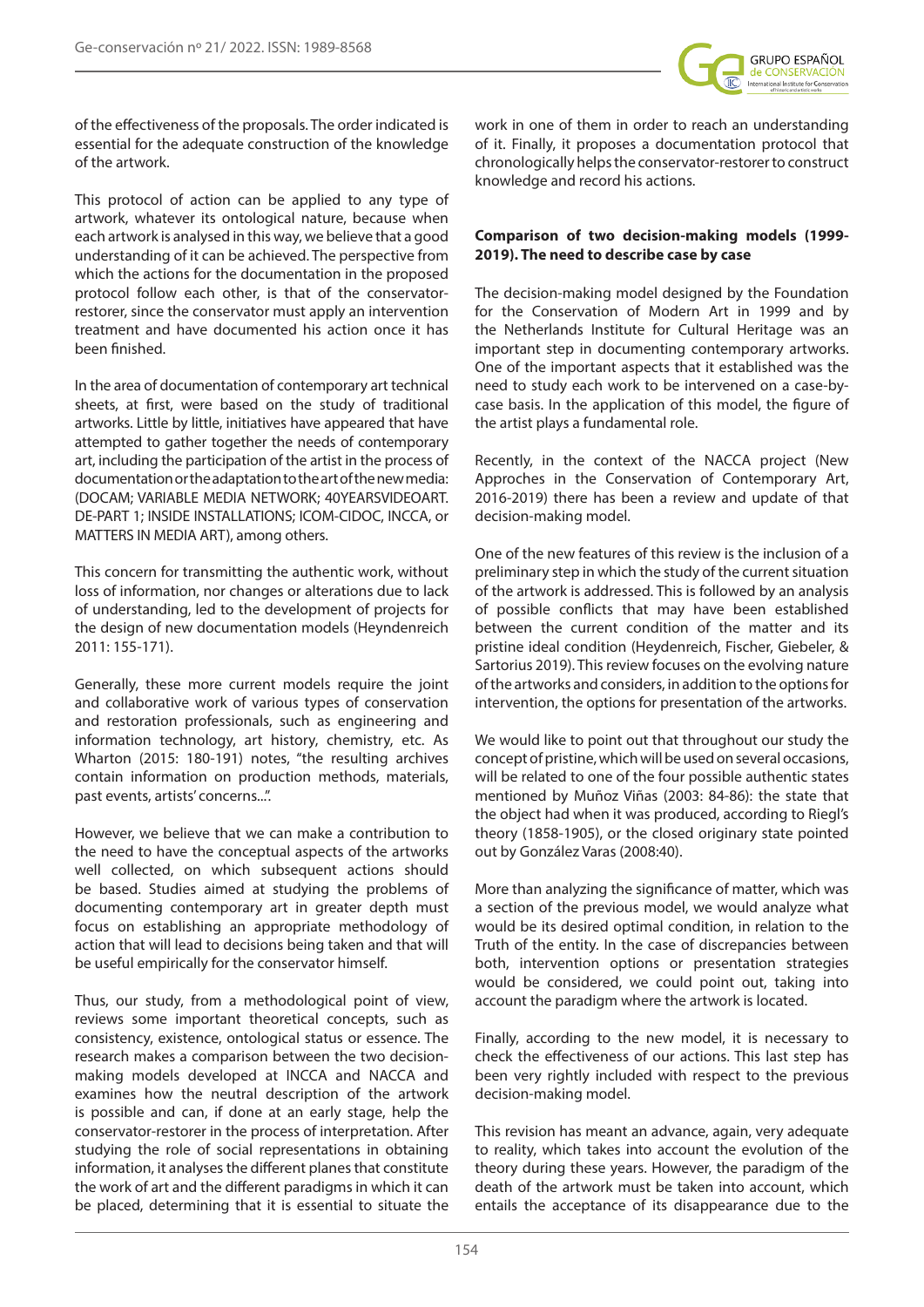impossibility of bringing the Truth of the entity to the world of sensible.

Another aspect that could influence the decision-making process, and which must be taken into account, since the biographical level is part of the artwork, is the role of the public in relation to preservation. This aspect that has been little studied.

Thus, the steps to follow that have been established in the current decision-making model (2019) would be: study of the current situation of the artwork, data recording, study of the condition of the matter, study of the ideal pristine condition, analysis of discrepancies between these last two, proposal of action options or conservation strategies, evaluation of the proposals, specification of the action to be carried out (intervention process or long-term strategy) and review of the action taken.

Assessing discrepant factors in decision making is a complex process. Balancing the weight that each of these variables must have is, in the end, what will determine the intervention to be carried out. The list of discrepant factors involved in determining the intervention is constantly expanding. In addition to the traditional ones, such as the authenticity of the artwork (nuanced at present), functionality, the artist's opinion, historicity, aesthetic factors, etc... we have contributed that of pressure from the art market (Llamas 2014), (artists are influenced by this agent when participating in decision-making processes), and we would also like to point out the importance of analysing the role that the public (community) may have in this process. It is possible to find works of urban art that, although they were born with the intention of being abandoned, have ended up being worthy of conservation given the affectivities (values) that the community has deposited in them.

With regard to the artist's opinion, which has been placed in the current decision-making model, as in the previous one, in the section on consideration or assessment of discrepant factors, it is interesting to note that the artist is not aware of the possibilities of the discipline of conservation, and that his contribution is already taken into account in the legislative factor, since it is known that we conservator-restorers have to respect the moral rights of creators. For this reason, it seems to us more appropriate to include the study of the artist's opinion with respect to conservation, on a biographical level.

## **The neutral description of the artwork as a first step in the documentation.**

We think that interpretation of the artwork is necessary to be able to bequeath it correctly to the future. But is the interpretation of the entity an automatic process that takes place in the course of a conservation intervention? What importance does the figure of the artist have in this process of interpretation and to what extent should he influence the decision-making processes? The description of the

artwork is part of its documentation, but can the neutral description of the work be produced without the need for prior interpretation?

Irvin Sherri (2006: 143-156) analyses the problem of the interpretation and configuration of the artwork in relation to its documentation. Although his point of view is directed towards the need to understand the entity, his contributions and criticism of what Danto maintains in relation to documentation are very interesting.

According to Sherri (2005: 135-148), Danto (1989: 195- 196) states that it is not legitimate to seek a neutral or pre-interpretative description of the artwork, since such a description does not respect the work as a work of art. For Danto, previous interpretation is necessary for the constitution of the work of art, and it is not possible to describe it in a neutral way, since in that case, we would appreciate it as a thing and not as an artwork. On the other hand, and on the contrary, Sherri defends that it is possible to see and describe an artwork before interpreting it. That would also be our opinion.

This is an interesting topic, and we can contribute to analysing it from the point of view of the conservator-restorers. When an artwork arrives at an institution and a conservation strategy must be considered, or when it arrives at the laboratory to be intervened, the conservator must put into operation all the information available to reach the comprehension of the entity. He will not be able to determine intervention treatments, or conservation strategies if he has not come to understand where the essential lies in it, what makes the artwork what it is, the what of the thing, its quiddity.

However, we argue that the description of the artwork, as a material object, can help interpretation, and interpretation is necessary to make appropriate decisions [Figure 1]. The interpretation is linked to the apprehension of the artwork, it is not produced in an intuitive and direct way in front of the contemplation, it needs tools that help the conservator and also the public, obviously, to the construction of the meaning.

Danto already points out that one of the functions of interpretation is to attribute a certain importance to certain elements, so as to justify their very inclusion in a description. According to him, this would be one of the essential aspects in the description of the artwork and, he maintains that it is not possible to recognise these characteristics without interpretation.

For our part, as we have explained above, we think that the hierarchization of essential and anecdotal constituents of the artworks must be done after the interpretation, otherwise, the importance of each of them, both the material and the immaterial, in relation to the whole cannot be understood. Indeed, like Danto, we also believe that before interpretation, it is not possible to establish the relative importance of each of them.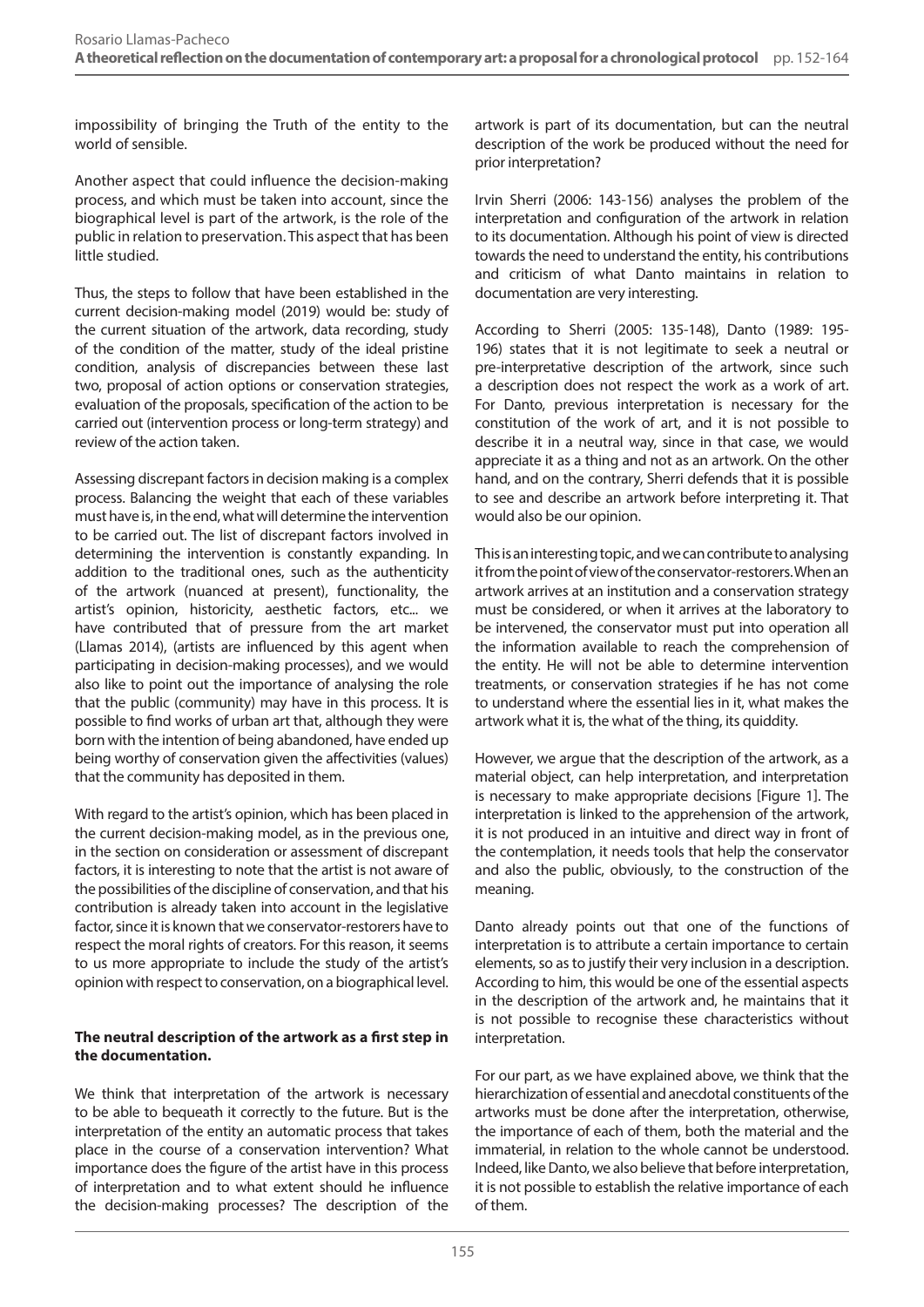



**Figure 1**.- Cildo Meireles, *Insertions into Ideological Circuits: Coca-Cola Project*, 1970. Tate Modern. Photograph by the author. The passage of time affects the appearance of the work. The glass in the bottles is less and less transparent. Interpretation is needed to determine the extent to which the work is affected by this fact.

But to describe is not to establish a hierarchy, and therefore, the description of the constituent elements of the artwork could be the first task of the conservator when faced with the need to document. Describing is simpler than understanding, and it is simpler than establishing relative importance of something, which is why it seems logical to begin the study of the artwork in this way.

Starting with a neutral description of the integral elements of the artwork is a manner of beginning to comprehend, and provides the conservator with a prior partial understanding, which will be useful at the time of the interview, which, on the other hand, should be done as soon as possible. The interpretation, in our view, will occur in parallel to the documentation process.

In relation to the concept of identity, there are several dimensions from which it is being analyzed (Martore 2009). If the essence is related to typologies, to quiddity (Ferrater Mora, 1975b) (a term adopted in medieval scholastic philosophy, but very useful in our field), and constitutes the set of properties shared by the members of a class, haecceity could be related to individual identity, that is, to what makes one individual different from another (Caponi 2018:1-15; Vos 2006, 412)). And within the field of theory for the conservation of contemporary art, this fact refers to

what, within an artistic category, for example, ephemeral art, would make one artwork distinguishable from another.

Moving away from the social perspective, for Sherri, identity would be linked to the conceptual plane of the artwork, and not to the biographical plane, a point that we also share, since, for example, three materially identical artworks can receive three different interpretations if the title next to them is different in each case. Following an example given by Danto.

In this sense, Stigter (2017) provides an updated vision of the nature of contemporary art, insisting on the need to understand it, in many cases, as a process, and not as art materialized in an object. This author brings together three new approaches aimed at studying the behaviour of the artwork, the autoethnographic approach, already pointed out by Wharton (2013: 19-173), the biographical approach, mentioned above, and the approach aimed at studying new media art.

It is also interesting to note his contribution in revaluing the figure of the conservator as an active agent, highlighting the auto-ethnographic approach coming from the social sciences, in valuing the participation of the conservator in the processes of reinstallation and documentation of the artworks. Thus, the qualitative reflection carried out by the conservator in the process of reinstallation should be taken into account (Stigter 2016: 227-232).

# **Different planes in the work of art: the conceptual, the material and the biographical.**

The conceptual plane of the works would be, as Althöfer (2003) already established, ahead of the material plane, since even in the case of artworks in which matter is the bearer of the essential, this fact has had to be determined previously by the artist.

At the same time, there is the possibility that the degradation of matter has been known and assumed from the pristine moment of the work (video art, kinetic art, technological works in general). In these cases, the functional objects, which serve the experimentation, but do not constitute the substantial, must be understood as accidental components, with the possibility of replacement or substitution without loss or damage to authenticity.

On the other hand, matter can degrade, this process constituting the substantial of the artwork. In this situation, we would find in the paradigm of the processual pointed out by Van de Vall (2017), and obviously, change and mutation would be the essential thing in the entity, which would help to place it within a category.

Artistic installations could be analyzed from the perspective of the paradigm of the performative pointed out by Van de Vall, as well as happenings and performances (live art). In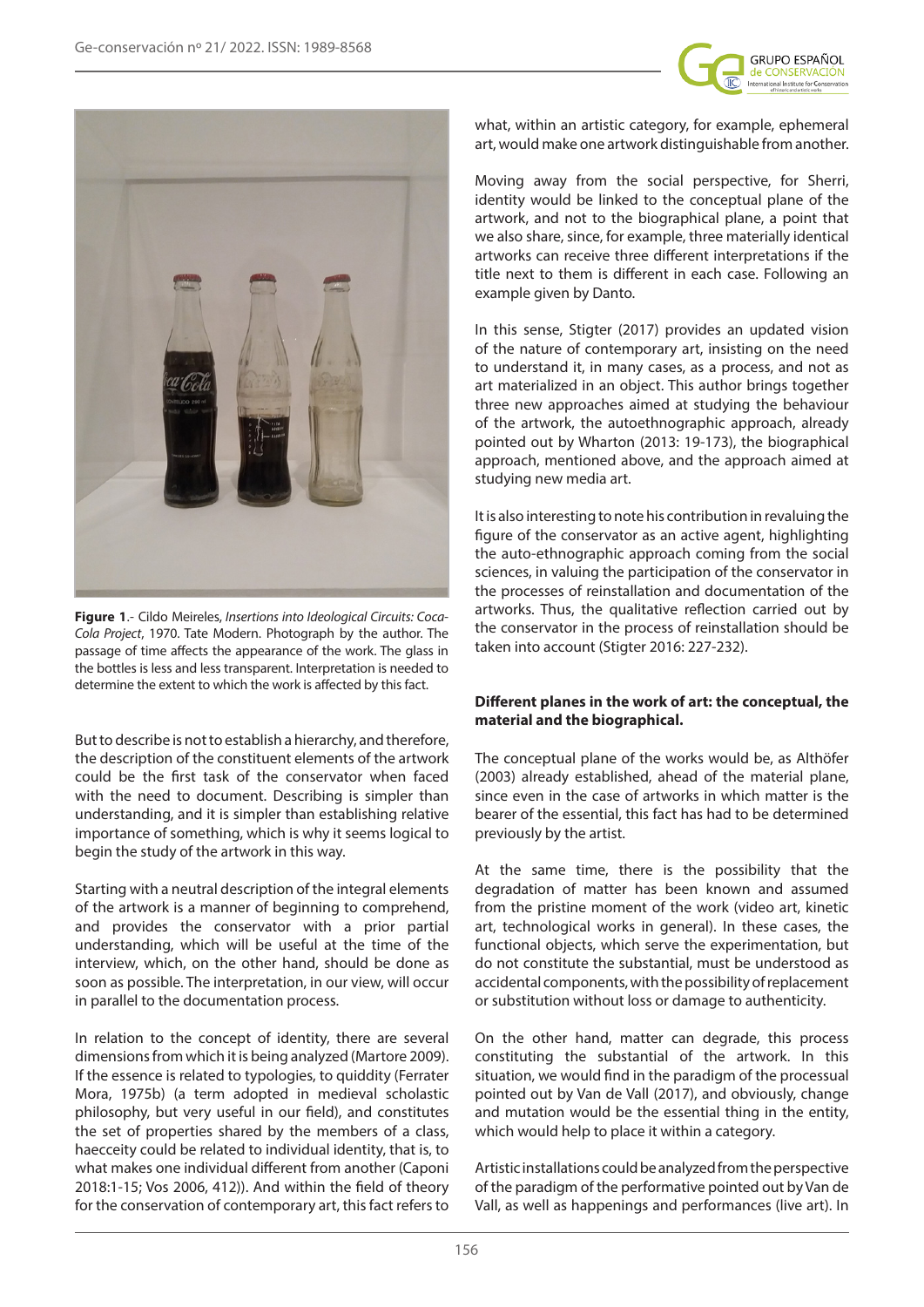this paradigm, in relation to matter, the most likely thing is the possibility of change or substitution.

For its part, urban art has introduced great complexity into the world of contemporary art conservation. Understanding the ephemeral nature of the artworks in most cases, which is the essential feature of the entity, it may happen that for several reasons (art market, social pressure, excessive musealization...) the artwork ends up being conserved. This places the conservator before the disjunctive of respecting the quiddity of the artwork, defending its natural ephemeral character, or proceeding to its conservation. At present, urban art museums are appearing, although fortunately, in most cases the artworks remain in the place for which they were created, fulfilling their natural life cycle.

About paradigm of the death of the entity, in this group of rules, the conservator, freed from the need to preserve the work of art in a single authentic state, a state that is close to the pristine one, must focus his efforts on determining the ontological status of the matter that served the entity's experimentation, since we must have assumed that it is not capable of fulfilling its function. In this paradigm, documentation will include terms such as relic, ruin, replica, copy, reissue or rematerialization, and in each case, it will be necessary to determine whether a new manifestation of the entity would be endowed with "artisticity".

As we have pointed out, the description of the artwork, as a complex entity, must take into account the three planes of which it is composed: the material plane, which makes it possible for the entity to experiment; the conceptual plane, which includes all those aspects related to the artistic intention, symbolism or meaning; and the biographical plane, which analyses the evolution of the work throughout its existence specifying the affectivities contributed by the community that endow it with values of all kinds (Szmelter 2013). Also, in this plane we analyze how the diverse moments in the artwork have been happening, the new editions, the interventions of restoration, the interactions with the public... Thus, this passing of the artwork will generate this third plane in the documentation, which also has to be gathered suitably, since the biography of the work, determines its current reality, that is, its current condition, and can help when making conservation decisions, especially if the conflicts previously faced by the conservators have been collected and documented (Van de Vall, R; Hölling, H. Scholte, T.; Stigter, S. 2011) and (Van de Vall 2017: 83-100).

The point is important in relation to future interventions, as documenting the decision-making process, which must take into account all the discrepant factors (historicity, iconicity, ethics, legislation, artist's opinion, art market, technical limitations...) that have taken part in it, can facilitate our work.

Contemporary artworks are made up of a series of constituents, both tangible and intangible, which have

a relative importance in relation to the quiddity of the artwork. The artist can help us to establish, for each of these elements, what their importance is in relation to the ensemble. For this purpose, and in the face of the reality of degradation, having the importance of each of these constituent elements hierarchized can help us understand to what degree the artwork would be damaged.

At times, the matter has an anecdotal role, remaining in the last places of importance for the artist. At other times, the opposite may be true. It would therefore be a question of determining which elements of the artwork are absolutely essential and must be maintained over time in order to guarantee the transmission of the entity, and which aspects of it are unimportant, anecdotal and not worth the effort of conservation [Figure 2].



**Figure 2**.- Nam June Paik, *Three Eggs* 1975-1982, Video, video camera, 2 colour televisión receivers, 2 eggs. Photograph by the author. The egg is an anecdotal element in the artwork. Its transmission over time is not possible.

Sometimes the re-editions are carried out by the conservator, who has become an agent that participates and collaborates with the artist in the mounting of exhibitions. It seems obvious that the role of documentation will become fundamental in each case to determine the ontological status of each new work (ruin, copy, rematerialization, authentic...).

The influence of social representations among the groups participating in the documentation

The social representation of the subject is an area that, as part of social psychology, analyzes the relationships between groups (Moscovici 2001), in our case, between different agents whose intention is the conservation of contemporary art (artists, curators, art historians, gallery owners, public...). Interviews with the artists are part of the process of documenting an intervention. Interviews are usually conducted early in the process and are useful in many ways. But these semi-directed interviews are not free from anticipated social representations. (Souza M.; Llamas R. 2016: 263-264).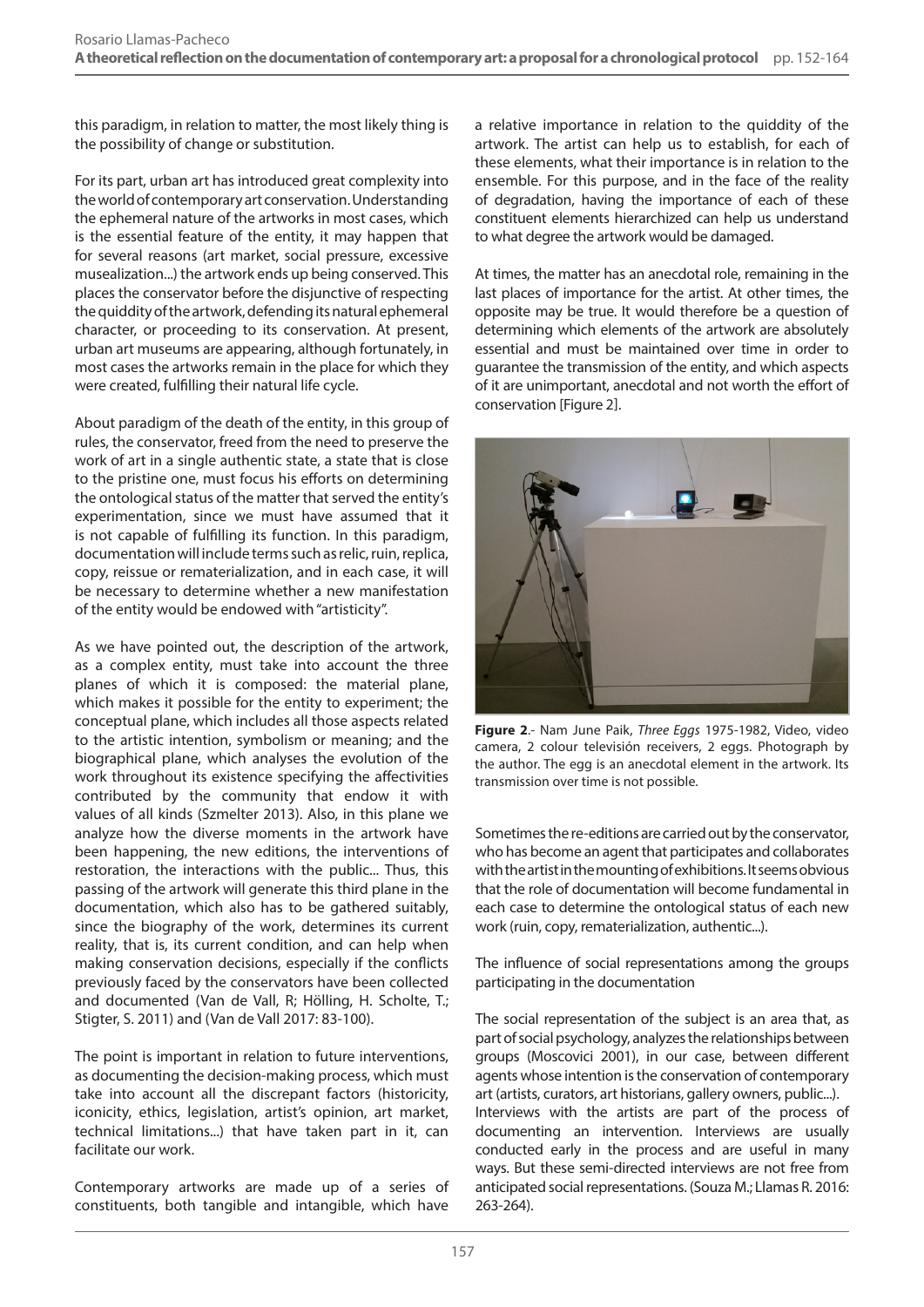

Both the artist and the conservator bring a social, cognitive and experiential background to the moment of the initial interview, or when an installation is being assembled, for exemple, that can determine the result of the conversation. Thus, the information obtained from this meeting will be influenced and conditioned by different previous perceptions of both agents, which may be of an individual or group nature. Analyzing the outcome of the interviews, trying to discern how these previous representations have influenced the obtaining of information, should also be part of the documentation process.

Interviews with conservators themselves can provide important information. Conservators of contemporary art have had to face complex problems arising from the technical and material diversity of the artworks; from the inclusion of the ephemeral categorie; from the obsolescence suffered by new media art; from the inclusion of works whose matter is degraded against the artist's intention; from the inclusion of real life and transformation as part of the artistic discourse; and also, among others, from the use of the human body as a means of expression or by performing live actions.

In addition, the conservator-restorer has now become a participatory agent (Pereira 2017: 97-104), who is required to be neutral in the co-production processes of the artworks when working with the artist. However, this neutrality is difficult, since the decision-making processes can be influenced by the social representations acquired towards the artists' collective and vice versa. It is important to be aware of this fact, since the final objective of the relationship between both agents is to correctly document the artwork in order to bequeath it to the future. It is the conservation of the work that brings these groups together, and the ultimate purpose of documentation is the comprehension that comes from perception, experience and analysis.

## **Description of the proposed documentation protocols**

To make the right decisions regarding conservation, restoration, exhibition, transport and storage of artworks, careful documentation is necessary. The quality of the documentation will determine the quality of the decisions taken.

A good protocol (a succession of actions) for the documentation of contemporary art must give the same importance to the documentation of the intangible aspects as to the tangible ones, collecting information that is useful also for the knowledge of the conceptual and biographical aspects.

The aim is to determine the features to be kept unchanged over time, as change is inevitable. Thus, some of the most important questions to be answered would be: in what paradigm should the artwork be situated, how does the passage of time affect the artwork, what aspects determine its consistency, what importance does pristine matter have

in relation to the entity? The analysis of the relationship of matter with the entity helps us to situate ourselves in a certain paradigm.

The answer to these questions will be reached as we study the plans that make up the artwork, so that in the end, we will have completed the process of interpretation.

In relation to the material plane, the main issues to be collected would be: the type of materials, their chemical nature (making a wide and deep description of each of them); the technique of execution of the artworks, that is, how the artist has used these materials; the degradation factors affecting the works (of the materials separately and in combination); the type, number and location of the pathologies present in the works, among others.

The analysis of the conceptual plane of the work should include: the historical-artistic contextualization of the author; the historical-artistic contextualization of the work in relation to the artist's production; the artistic intention in the work (in relation to the interpretation); the meaning of the materials that help the configurtion (determining the properties by which they have been used); the study of the effect of the passage of time on the matter and its repercussion on the meaning of the artwork.

In this context, the qualities of these materials that serve the aesthetic function must be identified [Figure3], since, as Muriel Verbeek (2019) points out, conservation must pay special attention not only to the artistic intention, but also to the "...induced and perceived effect of the work, often multisensory and synaesthetic...".



**Figure 3**.- Bruce Nauman, *Violins Violence Silence*, 1981- 1982, Neon tubing with clear glass tubing suspension frame. Photograph by the author. It is necessary to document the intensity, brightness and shade of the color for proper experimentation.

The biographical plane of the work should include the study of previous interventions (where decision-making processes will have already taken place); the important moments of the artwork (previous exhibitions, reissues...); the cultural context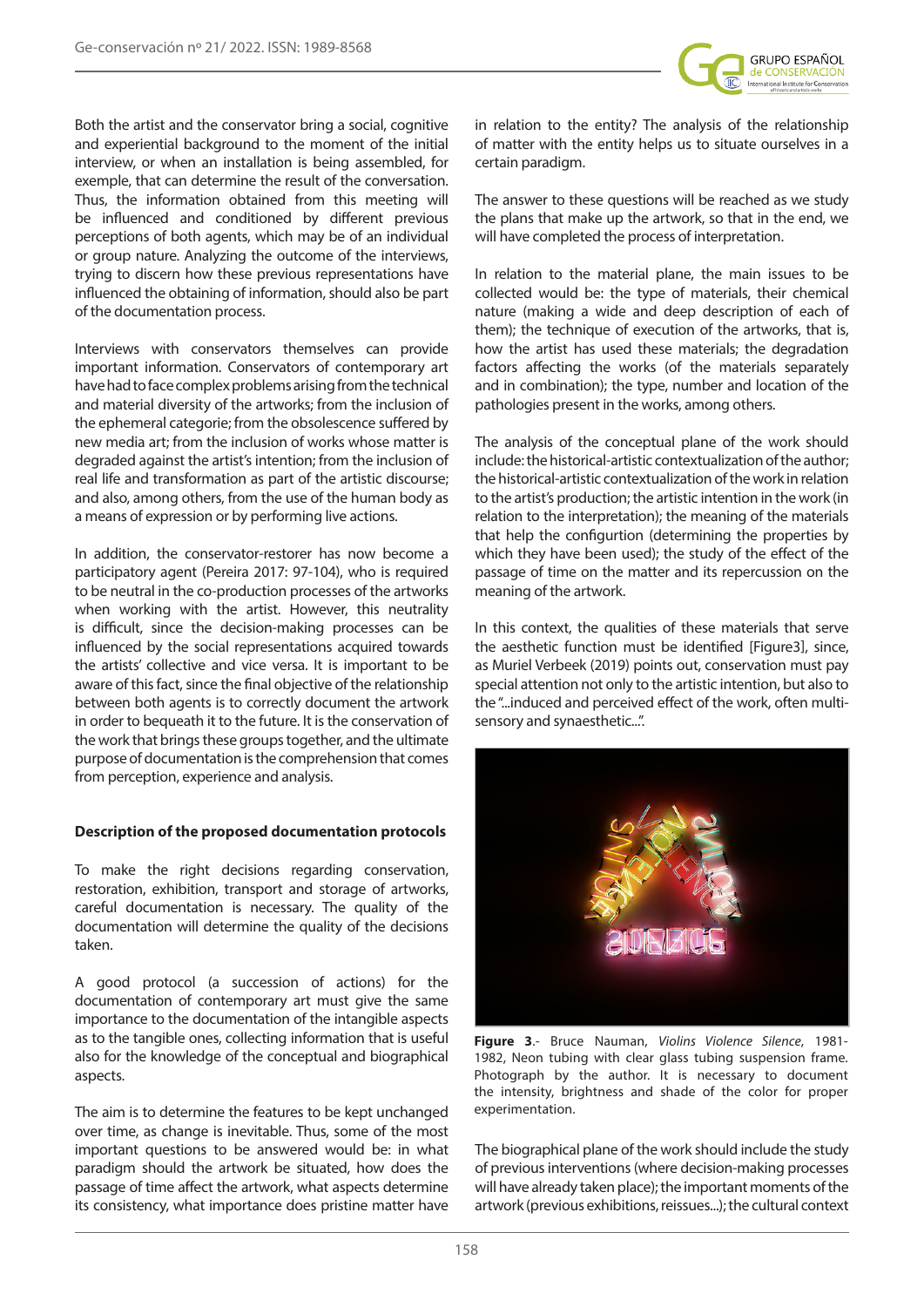in which it is generated (moment and social intention); the identity acquired by the work in an ethnographic sense (analysis of the values it treasures); and perhaps, also in this section, the artist's opinion about the restoration (which is different from the artistic intention, and which must be taken into account) could be included.

The study of the material plane of the artwork has been widely developed in the paradigm of scientific conservation. In order to obtain information on the conceptual plane, we can rely on interviews with the artists, analysis of written sources, collaboration with the artist himself at the time of re-edition of the works, or interviews with other agents involved in conservation (historians, curators, artistic foundations...). At the biographical level, interviews with conservators themselves, the study of previous intervention reports, the study of written sources, social and cultural studies and interviews with the public or communities may be useful.

We insist that the logical order of the proposed actions is based on the practical experience of the conservation and intends that the documentation process itself helps to; interpret and hierarchize elements in the artwork; to study their relative importance; to make decisions; to document the intervention process itself and to propose the appropriate

preventive conservation strategies. That is to say, to have all the actions of the conservator-restorer collected. We propose an open scheme that can serve as a guide when establishing the steps to be followed. The single fact of following them helps to make decisions and to document the process of intervention.

A first moment should be dedicated to collecting general identification data; a second moment should be dedicated to the study of the base materials from which the artworks are constituted (describing is easier than hierarchysing). Is possible to begin by studying the constituent material, since at the end, both the condition and its meaning must be known in order to establish possible discrepancies. A third moment could be dedicated to the documentation of the conceptual plane of the artwork and the study of its semantic and symbolic aspects; a fourth moment to the study of the condition of the matter; a fifth moment to the study of the biographical plane; a sixth moment to the evaluation of the discrepant factors that are influencing the decision making; a seventh moment is dedicated to the description of the intervention process carried out; an eighth moment is dedicated to the recommended conditions of preventive conservation; and a ninth moment is dedicated to the verification of the effectiveness of our treatments or configuration strategies..

## **MOMENTS IN THE DOCUMENTATION RELATED TO THE CONSERVATOR'S PRACTICE**

#### **MOMENT 1. RECORDING GENERAL DATA OF THE ARTWORK**

*General identification data of the artwork Study of the current situation of the work*

## **MOMENT 2. DOCUMENTATION OF THE MATERIAL PLANE**

*Study of the materials that serve the configuration of the artwork Study of the execution technique (combination of materials) Study of the effect of the passage of time on matter at the physical-chemical level*

#### **Sources of information:**

 Scientific methods of analysis Interview with the artist Material data sheets Industry

## **MOMENT 3. DOCUMENTATION OF THE CONCEPTUAL PLANE**

*Historical and artistic context of the author*

*Historical and artistic context of the artwork* 

*Artistic intention in the work*

*Meaning of the materials that make up the work*

*Study of the effect of the passage of time on matter and its repercussion on artistic intention*

*Determination of the paradigm in which we find ourselves (processual, performative, scientific, death)*

*Hierarchy of elements of the material plane*

 *Hierarchy of elements of the immaterial plane*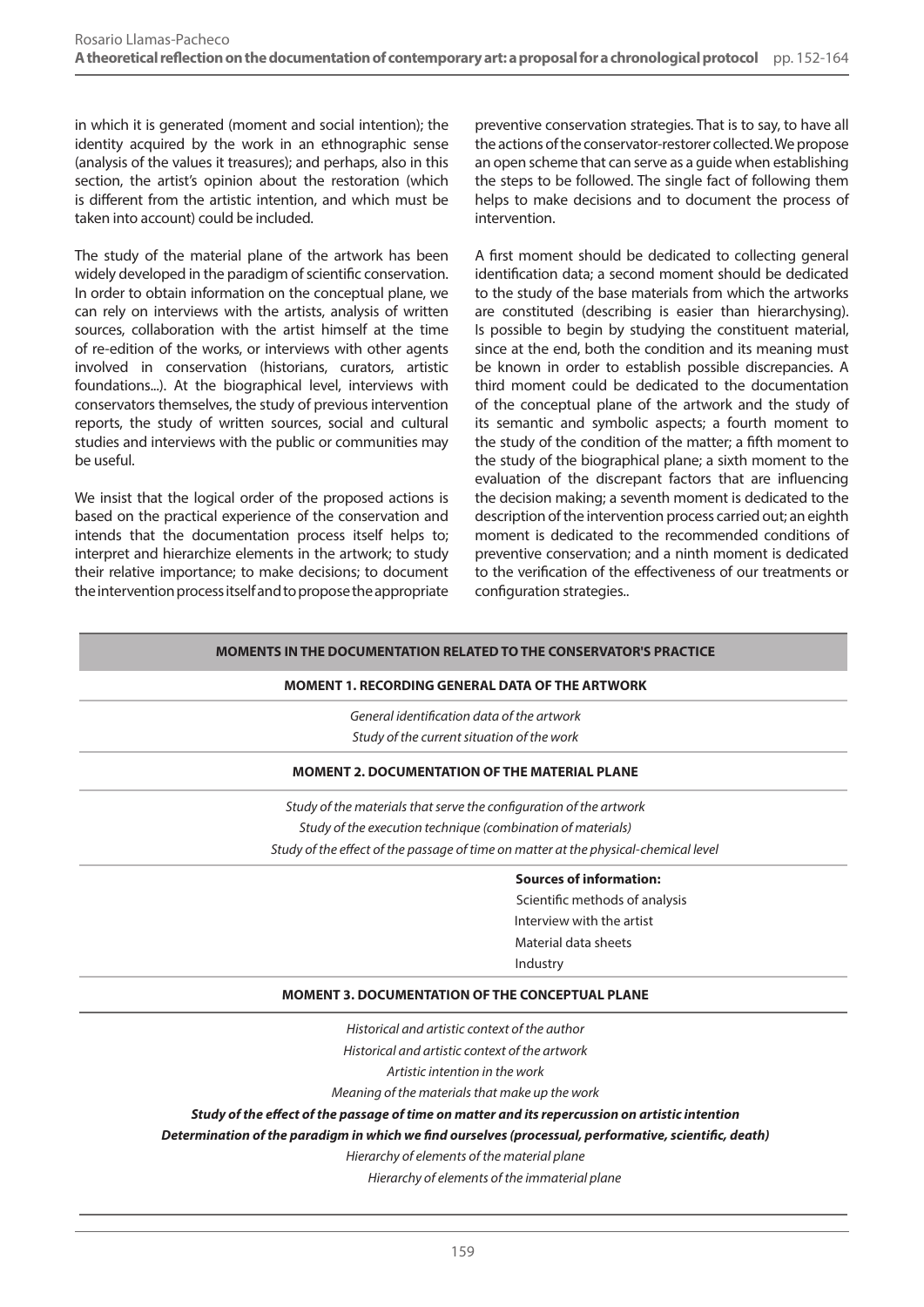

#### **Sources of information:**

Scientific methods of analysis Interviews with conservators Interview with the artist Historical-artistic sources Interviews with different agents involved in conservation: foundations, gallerys, owners...

### **MOMENT 4. STUDY OF THE BIOGRAPHICAL PLANE OF THE ARTWORK**

*Study of previous interventions Study of previous decision-making processes (previous conflicts) Important moments on the artwork Cultural context Study of identity (analysis of present values) Artist's opinion on the restoration* 

#### **Sources of information:**

Study of previous intervention reports Institutions' databases Interview with the artist Community interviews Interviews with conservators

#### **MOMENT 5. STUDY OF THE CONDITION OF MATTER**

*Analysis of risk and degradation factors affecting materials separately Analysis of risk and degradation factors affecting materials in combination Type, quantity and location of the pathologies.* 

#### **Sources of information:**

Scientific methods of analysis Scientific Photography Interviews with conservators Interview with the artist

**MOMENT 6. CONSIDERATION OF DISCREPANT FACTORS IN THE DECISION MAKING PROCESS: PROPOSED OPTION**

*Consideration of discrepant factors: historicity, iconicity, authenticity, aesthetic factors, financial limitations, technical limitations, ethics, legislation, art market, social aspects, functionality*

*Proposed treatment or long-term conservation and display strategy*

#### **MOMENT 7. DESCRIPTION OF THE INTERVENTION PROCESS OR CONFIGURATION STRATEGIES**

*Description of the intervention process carried out Determination of the ontological status of the matter serving the experimentation Description of an entity configuration strategy*

#### **MOMENT 8. SPECIFIC PREVENTIVE CONSERVATION RECOMMENDATIONS**

*Study of general and specific aspects of preventive conservation*

#### **MOMENT 9. REGULAR RESULT REVIEWS**

*Verification of the results of the intervention*

*Verification of the effectiveness of the proposed conservation and configuration strategy*

**Table 1.-** Documentation as a methodological process towards interpretation and conservation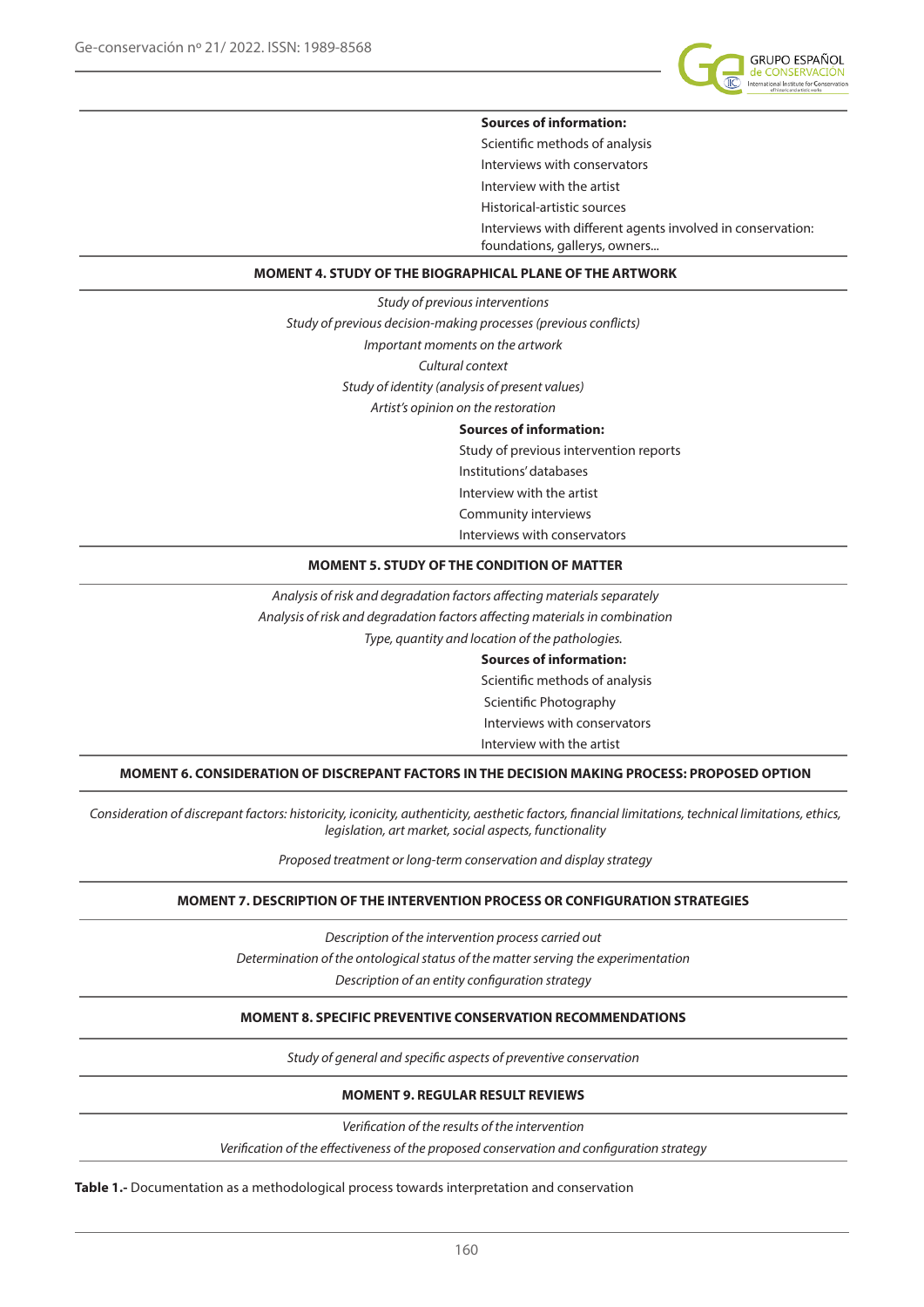

Figures 4, 5 and 6.- The images illustrate the before and after of an act of vandalism on a feminist mural in Ciudad Lineal, Madrid, as well as the reaction of the community to it. The act, in which numerous people pasted posters with the portraits of illustrious women on the black paint that crossed out the mural, included in the biographical plan of the work, should be taken into account in conservation decision-making, for bringing new values coming from the subject. Image source: The Independent.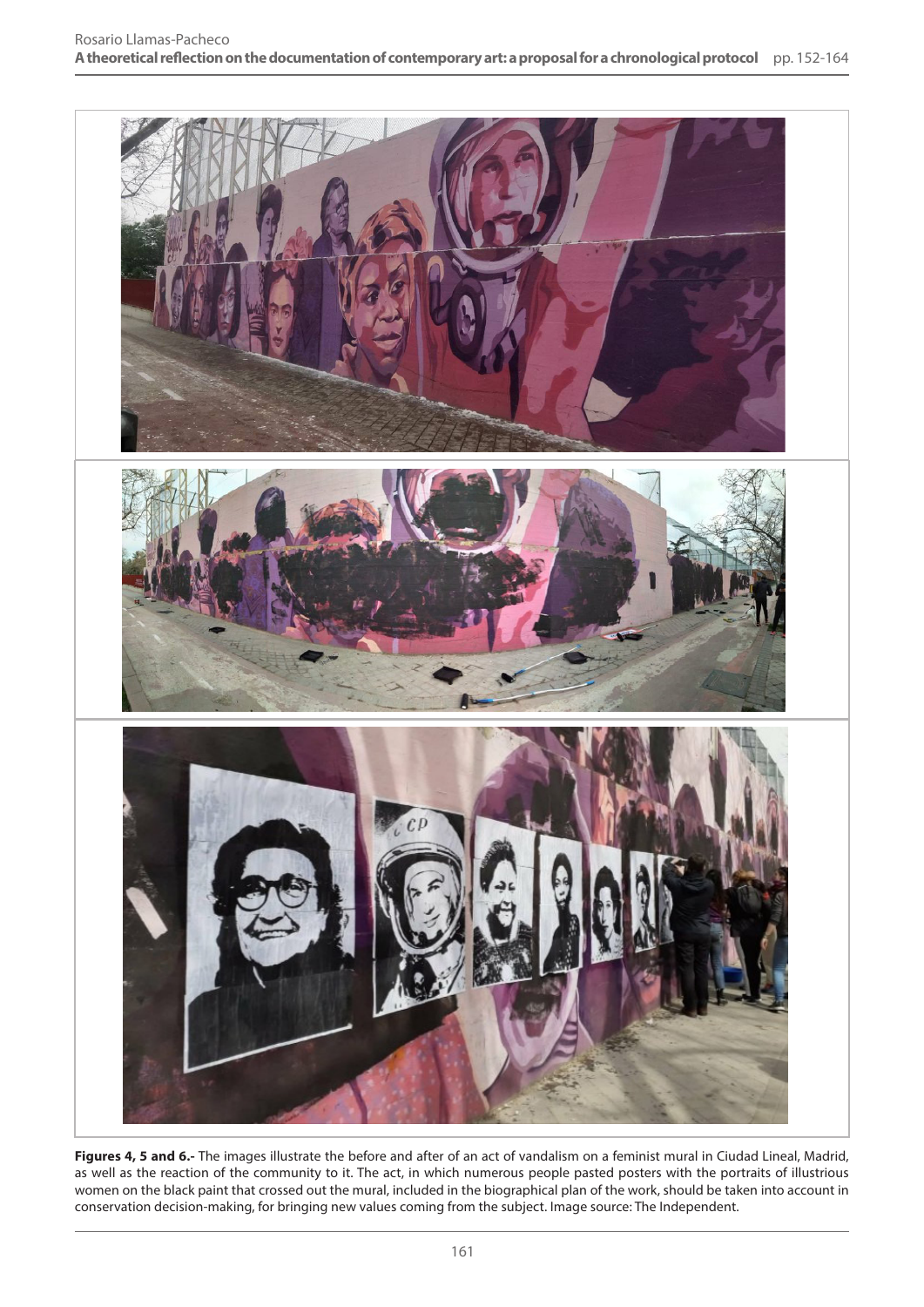

## **Analysis of the specific issues of documentation according to the paradigm in which the artwork is included**

We can begin by pointing out the special problems of the death of the artwork paradigm. This fact does not imply that matter must be discarded and the work abandoned. The artwork will be the bearer of many kinds of values that will make it worthy of conservation. However, the configuration of the artwork and therefore its experimentation will not be possible. This matter, loaded with cultural or social affectivities, will be equally preserved, but understanding its aesthetic limitations, in this case the aesthetic instance pointed out by Brandi (2002) would be definitely affected. In many cases, the various values of an iconic, symbolic, pedagogical or historical nature continue to be awarded by the artist, the community, the curator, or the institution, and all of them will make the artistic object be preserved.

Thus, the documentation of the artwork and the decision making process will not be directed to establish a specific intervention, but to establishing a long-term conservation and configuration strategy. The artistic experience could be obtained through re-editions, establishing, depending on the work, the artistic status of each new object in relation to its authenticity.

In the case of the processual paradigm, the artwork constantly mutates and transforms. The role of the conservator will be to manage this change (Van de Vall; Hölling, Scholte; Stigter, 2011), we insist that, with the intention that there is no loss of authenticity.

The usual conflicts in this paradigm occur before the need to substitute material elements, making the Truth of the artwork prevail over the importance of their pristine matter. In this case, it is absolutely necessary to have a hierarchy of all the elements of the work, of the material sphere and of the immaterial sphere, in order to determine what is immutable and what is accessory or functional, and therefore, dispensable.

Finally, in the case of the performance paradigm, several issues need to be addressed. In the first place, the possibility of recreating the artistic event must be taken into account, that is, the question must be answered: is it possible to perform again? If this is the case, the documentation process will include all those aspects necessary for the reinterpretation, that is, the "list of instructions" should be as detailed as possible.

Performances can attend to three possibilities. The first, that the artwork can only exist as live art, so that it only manifests itself in its performance; and within this circumstance, that it can only be produced on one occasion, or on several occasions.

A second possibility is that, once experienced the entity, it can be preserved in its audiovisual documentary records,

so that they acquire the status of a work of art, with no reinterpretation being possible. In the case of audiovisual documentation, it must also be considered that it may not have acquired the status of a work of art.

A third possibility would be for the performances to be transformed into installations. This occurs when the vestiges of the performances, the relics, to use the appropriate term for Hermann Nitsch's work, arranged in space according to an established artistic intention, become the work of art to be conserved.

On the other hand, it can happen, in the case of the performance paradigm, if the artistic intention so determines, that adherence to a paradigm is not exclusionary. Thus, once the performance is over, the relics or vestiges of the performance could be installed, or, thanks to the collaboration between conservator and the artist's legacy, represented.

# **Conclusions**

The conservator-restorer, faced with the need to make decisions, requires an understanding of what the artwork really is and an analysis of where its quiddity lies (that which allows it to be classified within a category or type of artwork) and where its haecceity lies (that which makes it distinguishable within that category from another artwork, that which relates to its individual identity).

In other words, he needs to know what is substantial in the artwork, what endures the accidental features that can not exist by themselves: he needs to know what lies beyond the changing phenomena that impress our senses.

The protocol of documentation contributes to this in-depth knowledge, as it includes the analysis of the three levels on which the artwork consists: conceptual, biographical and material. In this way, the documentation process itself becomes a methodological tool that increases the possibilities of apprehending the entity and, therefore, of success in the treatment or strategy proposed.

The protocol has achieved to order chronologically the different actions that the conservator must carry out to know the artwork, and will serve, from a pragmatic point of view, to record each of his actions, from the most analytical, to the most practical.

We believe that the neutral description of the constituents of an artwork is possible, and therefore, that it is the point by which to begin the documentation. After the interpretation, which would take place in parallel with the documentation process, it would be possible to carry out the hierarchization of the constituent elements, both material and immaterial, since it is not possible to determine their relative importance before.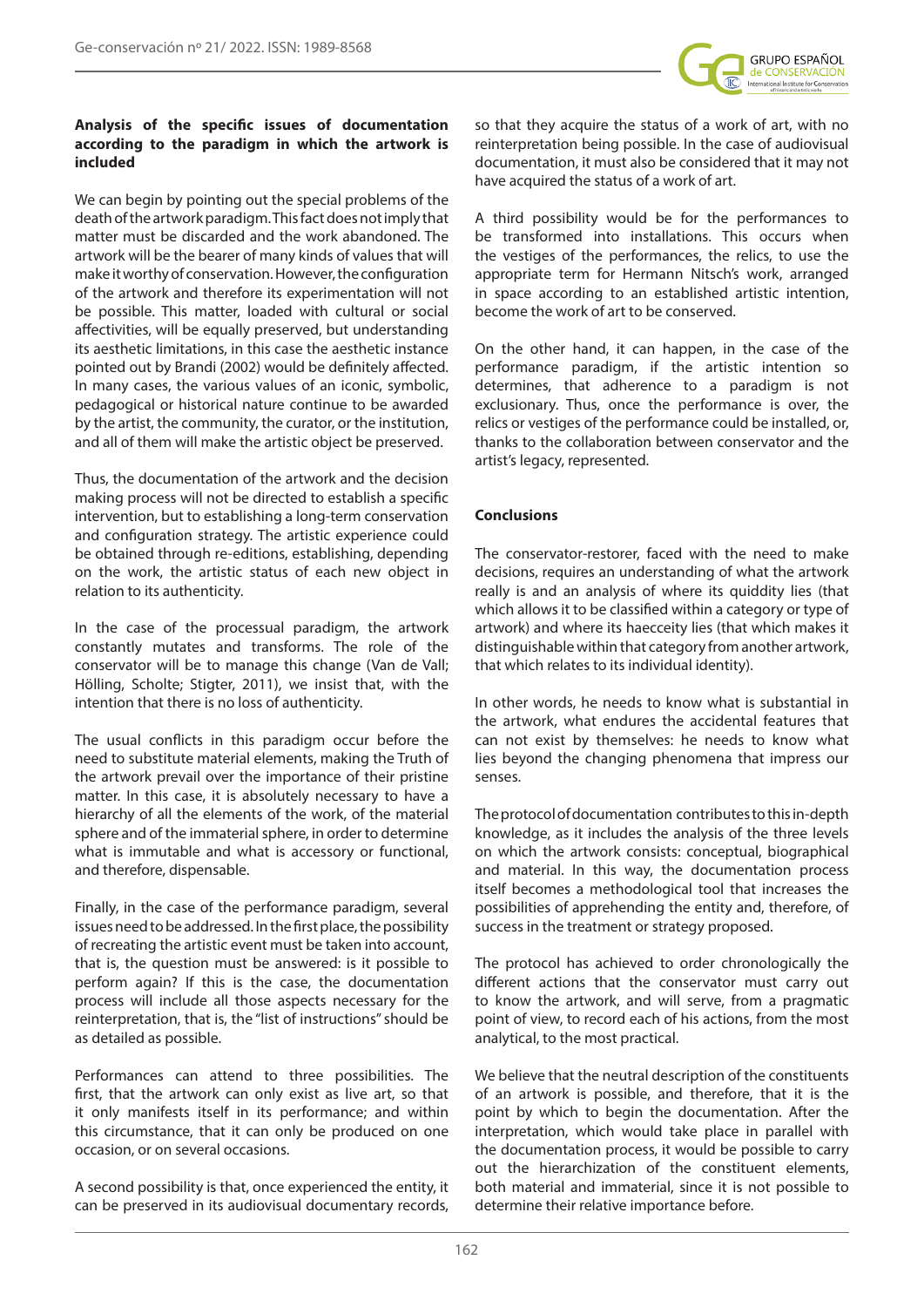Since the contemporary artwork must be understood as an entity that mutates with time, this transformation must be analyzed in terms of the paradigm in which it is. We have pointed out the importance of establishing this paradigm in the first moments of the documentation: when analyzing the conceptual level of the work. This is important, since the construction of the knowledge we obtain from it and the proposed conservation actions will depend on it. In other words, it is not possible to propose an appropriate methodology for conservation or an intervention process, if the work has not first been placed in a certain paradigm. In the case of the paradigm of the processual, of the performance and of the death of the artwork, after applying a decision-making model, we no longer arrive solely at the establishment of an intervention treatment, but also at the proposal of a long-term conservation strategy; or at the proposal of a strategy to enable the future configuration of the artwork to facilitate its experimentation; or at the determination of the ontological status of the matter (relic, ruin, authentic, re-edition...).

Finally, it should be noted that forgetting is one of the most important factors of deterioration in the preservation of contemporary art.

Correct documentation of the artworks addressed to conservation, as well as the adequate recording of previous conflicts faced for their restoration (Van de Vall 2017), together with the documentation of the intervention processes themselves, will be of great help to conservators. The future existence of the artwork will be determined by the experience we obtain from it. The purpose of documentation is to ensure that that experience is as faithful as possible to what determines its consistency.

# **References**

ALTHÖFER, H. (2003). *Restauración de pintura contemporánea.* Tendencias, materiales, técnica. Madrid: Akal.

BRANDI, C. (2002). *Teoría de la restauración*. Madrid: Alianza Editorial.

CAPONI, G. (2018). "Esencia e identidad en Filosofía de la Taxonomía." *Culturas Científicas* 1 (2): 1–15

DANTO, A. (1989). "Interprétation et Identification", *La transfiguration du banal: Une philosophie de l'art*, trad. de Claude Hary-Schaeffer, Paris: Editions du Seuil, 195-196.

EL INDEPENDIENTE. (2021). "Colectivos vecinales cubren la pintura negra del mural de Ciudad Lineal con rostros de mujeres", Disponible en: [https://www.elindependiente.com/](https://www.elindependiente.com/espana/2021/03/08/el-mural-feminista-de-ciudad-lineal-aparece-vandal) [espana/2021/03/08/el-mural-feminista-de-ciudad-lineal](https://www.elindependiente.com/espana/2021/03/08/el-mural-feminista-de-ciudad-lineal-aparece-vandal)[aparece-vandalizado-en-el-8m/](https://www.elindependiente.com/espana/2021/03/08/el-mural-feminista-de-ciudad-lineal-aparece-vandal) [Accessed in 25-05-2021].

FERRATER MORA, J. (1975b). Diccionario de la filosofía. Buenos Aires: Sudamericana.

GONZÁLEZ-VARAS, I. (2008). *Conservación de Bienes Cculturales. Teoría, historia, principios y normas*. Madrid: Ediciones Cátedra, 40.

HEYDENREICH, G. (2011). "Documentation of Change — Change of Documentation." in *Inside Installations. Theory and Practice in the Care of Complex Artworks*, ed. Scholte, T. and Wharton, G., Amsterdam: Amsterdam University Press, 155-171.

HEYDENREICH, G.; FISCHER, A.; GIEBELER, J.; SARTORIUS, A. (2019). "The Decision-Making Model for Contemporary Art Conservation and Presentation", Colonia: Cologne Institute of Conservation Sciences / TH Köln.

IRVIN, S. (2005). "Interprétation et description d'une oeuvre d'art", *Philosophiques*, 32(1): 135–148. [https://id.erudit.org/](https://id.erudit.org/iderudit/011067ar) [iderudit/011067ar](https://id.erudit.org/iderudit/011067ar) [Accessed in 2019-12-16].

IRVIN, S. (2006). "Museums and the shaping of contemporary artworks", *Museum Management and Curatorship* 21: 143–156.

LOCKE, J. (2002). *Compendio del ensayo sobre el entendimiento humano*. Madrid: Alianza Editorial.

LLAMAS, R. (2014). *Arte contemporáneo y restauración. O cómo investigar entre lo material, lo esencial y lo simbólico*. Madrid, Tecnos.

LLAMAS, R. (2020). "Some Theory for the Conservation of Contemporary Art", *Studies in Conservation*, [https://doi.org](https://doi.org /10.1080/00393630.2020.1733790) [/10.1080/00393630.2020.1733790](https://doi.org /10.1080/00393630.2020.1733790)

MARTORE, P. (2009). "The Contemporary Artwork Between Meaning and Cultural Identity." CeROArt, 4. [https://doi.org](https://doi.org /10.4000/ceroart.128) [/10.4000/ceroart.128](https://doi.org /10.4000/ceroart.128)7.

MOSCOVICI, S. (2001). *Social representations*. New York: Ed. Gerard Duveen, New York University Press.

MUÑOZ, S. (2003). *Teoría contemporánea de la restauración.* Madrid: Editorial Síntesis, 84-86.

PEREIRA, H. (2017). "Conservation in an era of participation", Journal of the Institute of Conservation, 40(2): 97-104. [https://doi.](https://doi.org/10.1080/19455224.2017.1319872) [org/10.1080/19455224.2017.1319872](https://doi.org/10.1080/19455224.2017.1319872).

STIGTER, S. (2016). "Autoethnography as a New Approach in Conservation", *Studies in Conservation* 61(sup.2): 227-232. [https://]( https://doi.org/10.1080/00393630.2016.1183104) [doi.org/10.1080/00393630.2016.1183104]( https://doi.org/10.1080/00393630.2016.1183104)

STIGTER, S. (2017). "A behaviour index for complex artworks: A conceptual tool for contemporary art Conservation", In J. Bridgland (Ed.), I*COM-CC 18th Triennial Conference Preprints: Copenhagen*, 4–8 September 2017 [0910] Paris: ICOM-CC.

SOUSA, M.; LLAMAS, R. (2016). "Values, ideas, and practices in social representation of the subject: A posible dialogue between artist and conservator on Contemporary art", *Studies in Conservation,* 61(sup2): 263-264. [https://doi.org/10.1080/003936](https://doi.org/10.1080/00393630.2016.1181898 ) [30.2016.1181898](https://doi.org/10.1080/00393630.2016.1181898 )